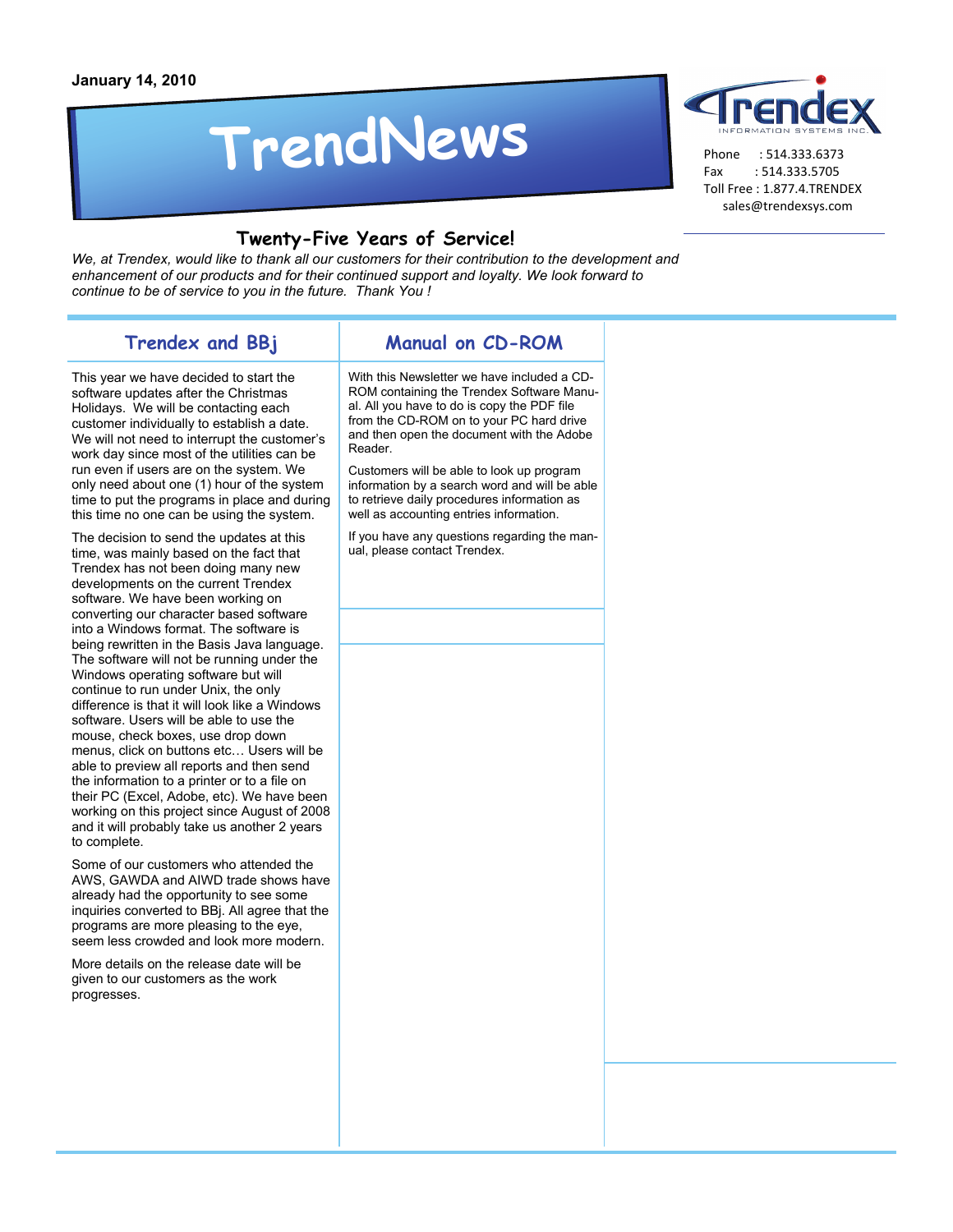# **New Features in Version 9.80**

#### **GENERAL INFORMATION**

**Menus:** Whenever a new software upgrade is installed, it is very important to read the menus carefully as there might have been some changes, either by adding a new program or by moving the programs around.

**System Menu Permission Setup:** Whenever a new software upgrade is installed, it is very important to verify the users' permissions. Trendex cannot code all users for new programs. So if you would like to have access to a new maintenance or report, you must go to 3-1-8 and code yourself or a specific user to have access to the program.

**MENU Option on all Reports:** We have modified all of the reports in the Trendex software to print the Menu options on the top left-hand side. Example: for the terms code listing, the user will now see Menu: 2 -1-10. This will allow the user to know exactly in which menu to go to reprint a specific report.

**Product/Gas Price/Cost Updates:** It has come to our attention that many users are entering the wrong information when running price/cost updates. Wherever the system prompts for a percent, the user must enter in this format: if you wish to increase by 10% enter 10 whether you have selected to increase by multiplication or division. The program will then take care of the calculation. Also before attempting to update the prices/costs, ask Trendex if you are not sure of a prompt and please printout a hardcopy of the products/gases you will be increasing.

#### **Users with UNFORM and VSIFAX software:**

For users that have the laser forms module and the fax/email module, you may now fax/email:

- Sales Invoices (9-2-10-2 or 5-2-10-2, may be sent one invoice at a time or in a batch)
- Cylinder Rental Invoices (9-2-13-4, may be sent only in a batch)
- Lease Renewal Invoices (9-2-13-5, may be sent only in a batch)
- Historical Sales Invoices (9-3-17 or 5- 2-5, may be sent one invoice at a time or in a batch)
- Historical Cylinder Rental Invoices (9- 3-18-1, may be sent only one invoice

at a time)

- Historical Lease Renewal Invoice (9-3 -18-2, may be sent only one invoice at a time)
- Customer Orders (9-2-10-1, may be sent only one order at a time)
- Customer Statements (1-3-11, may be sent one at a time or in a batch)
- Quotes (13-1 or 3, may be sent only one quote at a time)
- Purchase Orders (4-2-1 or 4-2-10, may be sent only one PO at a time)
- Counter Sales invoices (12-11, may be sent only one invoice at a time)

To use the Vsifax option, you must enter '90' at the printer number, the above programs will then automatically know if the form should be printed, faxed or emailed. Users with Vsifax may also fax/email reports by entering '98' at the printer number.

#### **ACCOUNTS RECEIVABLE**

**Customer Maintenance - 1-1-1, F8**  We have modified the email address of the first contact to allow the user to enter up to 60 alphanumeric characters. We have also had to modify all Vsifax programs to allow for a larger email address.

#### **Short Customer Listing by Terms Code – 1-1-10-6**

We have added a new option to print the customer list by selecting a specific terms code.

#### **ACCOUNTS PAYABLE**

**AP Cash Requirements Report – 2-2-14**  We have modified this report to give the users the option to also print the vendors who allow discounts to be taken on invoices so that you may take advantage of the discounts.

#### **GENERAL LEDGER**

**Bank Balance Report 3-2-18**  We have modified this program to detail at the beginning of the report, all the GL entries manually done in the GL Entries Posting (3-2-3) that affected the opening balance of the Bank General Ledger.

#### **System Screen Options per User 3-1-7, F5**

We have created a new field for the display of the cost for products and

#### gases.

Show Cost Product - if set to YES, this will display the cost of a product in the F1- 30 Product Inquiry or F1-25 Gastrend Inquiry, Product Section. Show Cost Gas – if set to Yes, this will display cost of a gas in the F1-25 Gastrend Inquiry, Gas Section .

#### **INVENTORY**

#### **Reception Entry with Barcodes (Optional Program) 4-2-1, option 5**

This program will allow the users coded for this option to receive Purchase Orders using a barcode reader. Only products can be received in this option NOT gases. The user will be prompted to enter the purchase order number and then confirm the received date and if labels need to be printed.

In the product screen, the user will be prompted to enter or scan the packing slip number. Once entered, the user will be prompted to scan the products received. If the supplier bar code number was not entered into the system, the user will be able to retrieve the item by pressing the F2 = PO Product List screen. The user may view all the products on the original Purchase Order and the user can press EN-TER to accept the product in the reception. The user may also update the bar code number to the product file (Inventory Maintenance), if requested.

#### **Inventory Random Count Sheet (4-3-15 -2)**

This new count sheet will print each day on a specified printer, random inventory items to allow users to take the inventory count for those items. The user may specify in the Company Maintenance (3-1-2, F7), the number of random items to print each day, the printer number to print the sheet on and how often the same items should reprint on the report.

#### **PO Reception/Ageing Report (4-2-18)**

This report will print by supplier and date of order for each item received on purchase orders, when the purchase order was placed and when the goods were received. This will allow the user to have information on the length of time it takes to receive the merchandise from the time the purchase order is placed.